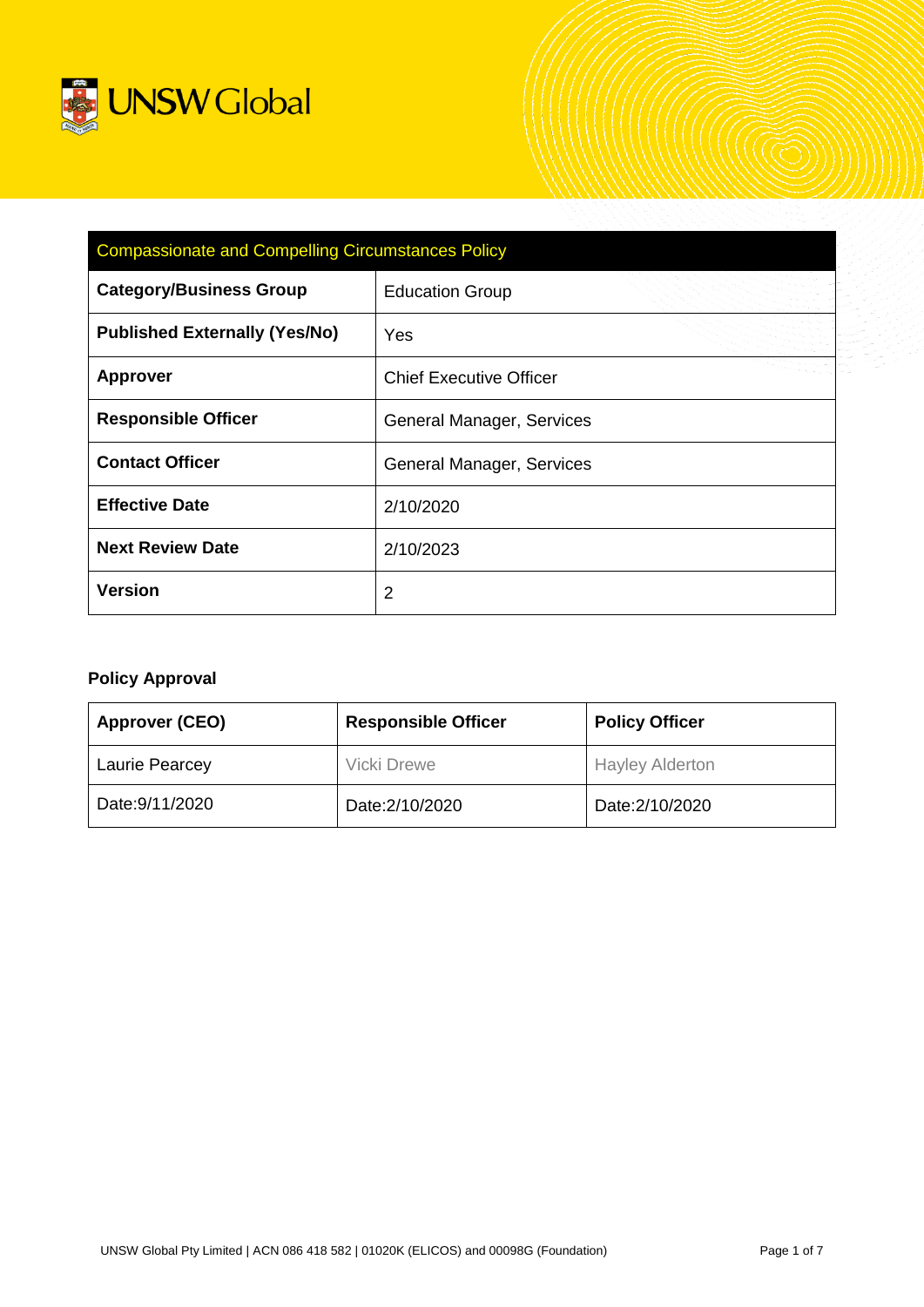

#### **1 Background**

UNSW Global is committed to delivering a high standard of education and training services to all of its students. Under the National Code, registered providers must have and implement documented policies and procedures for assessing requests, or making changes that relate to an overseas students' enrolment, as specified in a student's CoE.

## **2 Purpose**

The purpose of this Policy is to:

- (a) define what compassionate and compelling circumstances are;
- (b) set out the matters in which UNSW Global will consider a claim that compassionate and compelling circumstances exist; and
- (c) provide guidance to students on what documentary evidence they need to provide in support of any claim for compassionate and compelling circumstances.

## **3 Scope**

This policy applies to:

- (a) Both Domestic and Overseas students enrolled in a UNSW Global program (subject to the below exclusions); and
- (b) UNSW Global staff involved in the promotion, recruitment, admission, teaching, delivery, support services or administration of students.

This policy does not apply to:

- (a) Students enrolled in Diploma programs (please refer to UNSW's policy framework); and
- (b) Students enrolled in an ELITE program who are not on a Student Visa.

# **4 Definitions**

*AHPRA* means the Australian Health Practitioner Regulation Agency.

*AQF* means the Australian Qualification Framework.

*CoE* means the Confirmation of Enrolment.

*Domestic students* means a UNSW Global Student who is an Australian citizen, a New Zealand citizen, an Australian permanent resident, or a person who is entitled to stay in Australia, or to enter and stay in Australia, without any limitation as to time.

*DHA means* the Department of Home Affairs, being the Australian government entity that manages border security and student visas.

*ESOS Act* means the *Education Services for Overseas Students Act 2000* (Cth).

*NAATI* means National Accreditation Authority for Translators and Interpreters.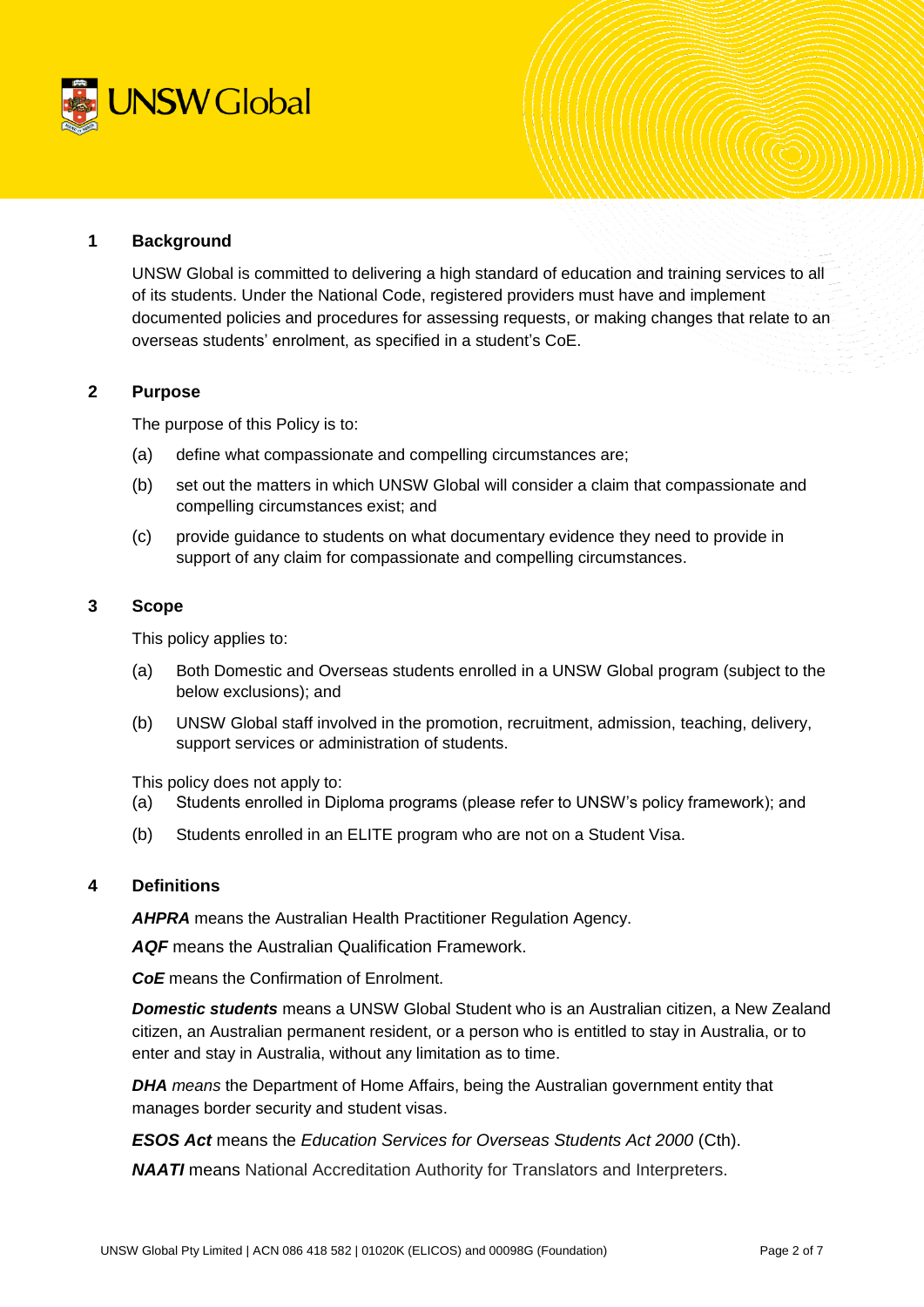

*National Code* means National Code of Practice for Providers of Education and Training to Overseas Students 2018.

*Misadventure* means an unfortunate situation that happens by chance.

*Overseas students* means Overseas students (within or outside Australia) who holds a student visa but does *not* include students of a kind prescribed in the ESOS Regulations.

#### **5 Policy Statement**

UNSW Global will determine whether compassionate or compelling circumstances exist, based on documentary evidence provided to support the claim.

## **5.1 Students' obligations and rights under this policy**

All UNSW Global students are expected to comply with UNSW Global policies and, where applicable, their visa requirements.

In certain circumstances, Students can ask for special consideration based on compelling and compassionate circumstances. Any claim by a student that compassionate and compelling circumstances exist must be genuine and made in good faith.

# **5.2 UNSW Global's obligations under this policy**

UNSW Global will determine whether compassionate and compelling circumstances exist in accordance with the terms of this Policy and, where it is determined that compassionate and compelling circumstances exist, UNSW Global will take this into consideration when making decisions under its other Policies.

#### <span id="page-2-0"></span>**6 The definition of compassionate and compelling circumstances**

#### **6.1 What are compassionate and compelling circumstances**

Compassionate and compelling circumstances are matters which are, in most cases, beyond the control of the student and which will impact their capacity to progress with their planned course of study.

In the below table UNSW Global sets out what it considers to be compassionate and compelling circumstances, and the documentary evidence required to support a claim.

| <b>Compassionate or Compelling</b><br><b>Circumstances</b>                          | <b>Documentary Evidence Required</b>                                                                                                                        |  |
|-------------------------------------------------------------------------------------|-------------------------------------------------------------------------------------------------------------------------------------------------------------|--|
| Compassionate or compelling circumstances that apply under all UNSW Global policies |                                                                                                                                                             |  |
| Serious illness or injury of a student                                              | Medical certificate from an AHPRA registered<br>practitioner, stating that the student was unable<br>to fulfil attendance /course progress<br>requirements. |  |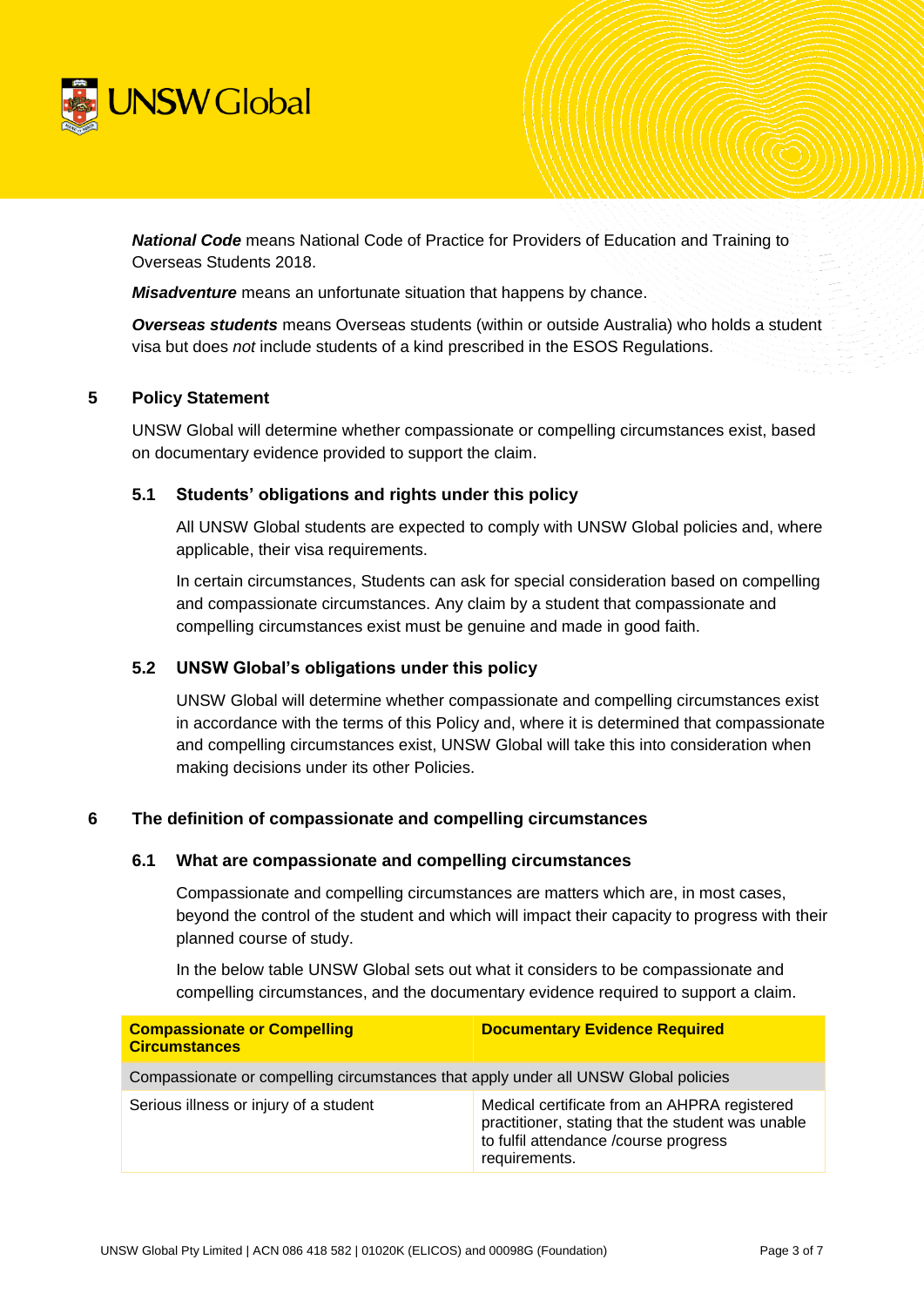

| <b>Compassionate or Compelling</b><br><b>Circumstances</b>                                                                                                                                                                                                                                                            | <b>Documentary Evidence Required</b>                                                                                                                                                                      |  |  |  |
|-----------------------------------------------------------------------------------------------------------------------------------------------------------------------------------------------------------------------------------------------------------------------------------------------------------------------|-----------------------------------------------------------------------------------------------------------------------------------------------------------------------------------------------------------|--|--|--|
|                                                                                                                                                                                                                                                                                                                       | Where the student is offshore, other medical<br>evidence may be accepted at UNSW Global's<br>sole discretion.                                                                                             |  |  |  |
| Death or serious illness of a close family<br>member such as a parent or grandparent.                                                                                                                                                                                                                                 | A death certificate which is written in English or<br>is translated into English by a NAATI accredited<br>translator, or appropriate alternative evidence.                                                |  |  |  |
| Major political upheaval or natural disaster in the<br>home country of the student requiring<br>emergency travel by the student that is, or is<br>likely to have, an impact on the student's ability<br>to continue or commence their studies.                                                                        | Any reasonable evidence of the event, including<br>copies of flight/travel bookings and/or any<br>reasonable evidence of the impact such event<br>has had on the student's studies                        |  |  |  |
| A traumatic experience where a student is victim<br>of, or a witness to, a serious accident or crime,<br>and this experience has adversely impacted on<br>the student.                                                                                                                                                | A hospital report, police report or an AHPRA<br>registered health practitioner's report.<br>Where the student is offshore, other medical<br>evidence may be accepted in UNSW Global's<br>sole discretion. |  |  |  |
| Misadventure, for example: an unusual/one-off<br>event such as a major traffic incident that<br>prevented the student from being able to travel<br>to and attend class.                                                                                                                                               | Any reasonable evidence of the event.                                                                                                                                                                     |  |  |  |
| The Overseas Student's visa is cancelled by the<br>DHA due to reasons other than the Overseas<br>Student breaching the student visa conditions                                                                                                                                                                        | No evidence required                                                                                                                                                                                      |  |  |  |
| Compassionate or compelling circumstances that apply under the Deferral, Suspension and<br><b>Withdrawal Policy</b>                                                                                                                                                                                                   |                                                                                                                                                                                                           |  |  |  |
| Where UNSW Global is unable to offer a pre-<br>requisite course;                                                                                                                                                                                                                                                      | No evidence required                                                                                                                                                                                      |  |  |  |
| The Overseas Student is unable to begin<br>studying on the program commencement date<br>due to delay in receiving a student visa                                                                                                                                                                                      | Evidence of when the student applied for their<br>student visa                                                                                                                                            |  |  |  |
| Compassionate or compelling circumstances that apply under the Overseas Student Transfer Policy                                                                                                                                                                                                                       |                                                                                                                                                                                                           |  |  |  |
| If an overseas student on a packaged offer is<br>not eligible for entry into a UNSW degree or<br>Diploma program but has an offer to an<br>equivalent AQF level course at a CRICOS<br>registered provider; conditional on the student<br>having completed their UNSW Global program<br>and having a GPA of at least 4 | A copy of the offer to an equivalent AQF level<br>course at a registered provider.                                                                                                                        |  |  |  |
| Other                                                                                                                                                                                                                                                                                                                 |                                                                                                                                                                                                           |  |  |  |
| Any others circumstances that UNSW Global<br>considers to be compassionate and compelling<br>in nature, in its sole discretion                                                                                                                                                                                        | Any reasonable evidence of the event.                                                                                                                                                                     |  |  |  |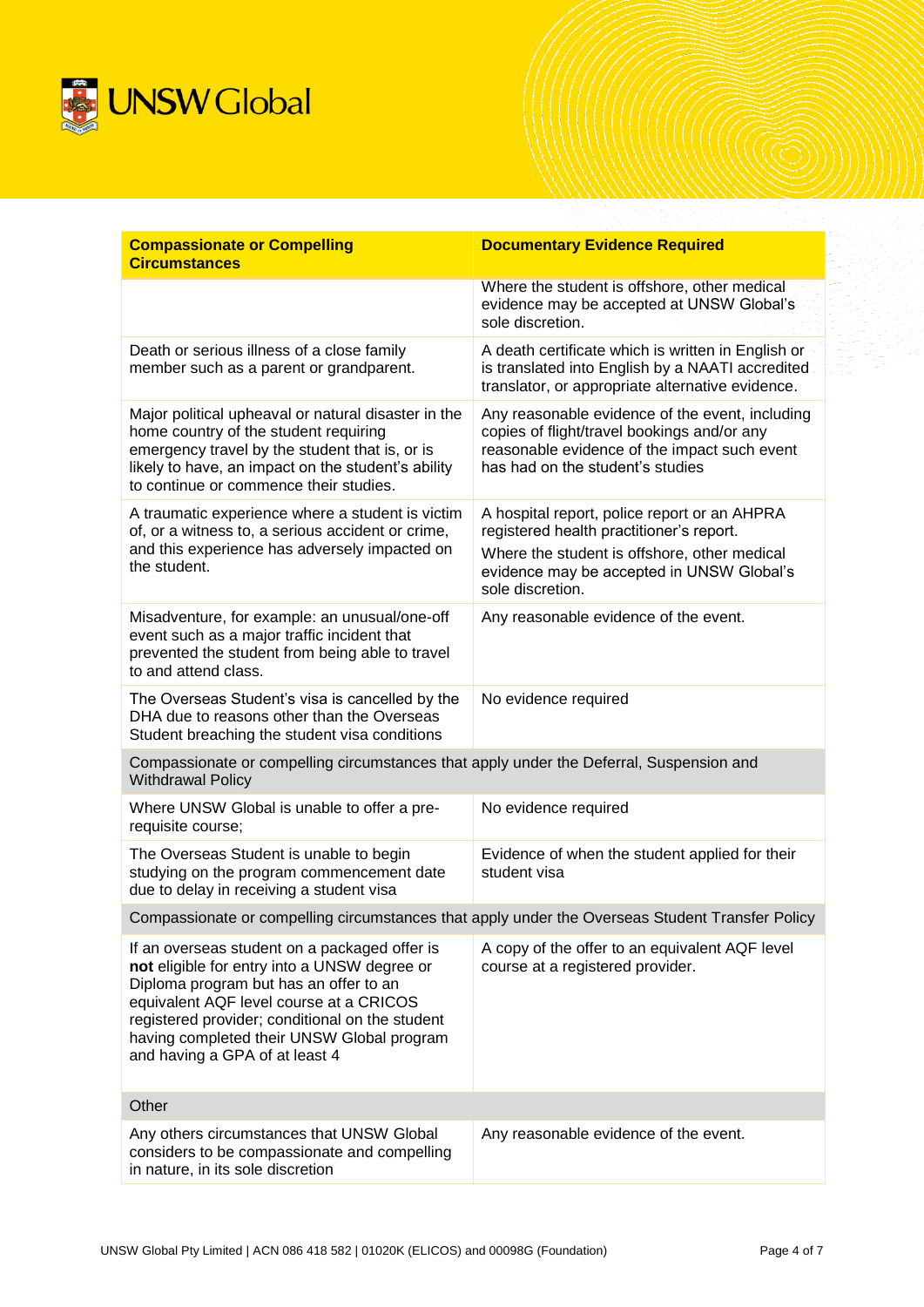

#### **6.2 What are NOT compassionate and compelling circumstances**

Circumstances that are within the control of the student and/or will not impact upon the student's capacity to progress with their planned course of study will not be considered as compassionate or compelling and include, without limitation:

- (a) failure of a student to understand or seek clarification of UNSW Global requirements as specified in its policies, processes and rules, for example, if a student misreads the exam timetable;
- (b) any delay by the student in checking correspondence sent by UNSW Global;
- (c) conflicts of priorities which are to be expected in the normal course of the student's study, work, family or social life, for example, working while studying and any timetabling challenges that arises because of this work;
- (d) events that could have been prevented, for example, failing to attend class because an alarm was not set.

## **7 Making a claim for compassionate and compelling circumstances**

UNSW Global will consider any claim for compassionate and compelling circumstances as set out in this paragraph 7.

# **7.1 All Students**

All UNSW Global students may submit a claim for compassionate or compelling circumstances to support:

- (a) an application for a refund that departs from the standard terms set out in the Refund and Fees Policy;
- (b) any submission in relation to why they are not meeting the attendance requirements as set in the Attendance Monitoring Policy; and/or
- (c) any submission in relation to why they are not meeting the course progress requirements as set in the Course Progress Monitoring Policy;
- (d) any submission in relation to seeking special consideration.

#### **7.2 Overseas Students**

Overseas students may submit a claim for compassionate or compelling circumstances to support:

(a) any submission in relation to why they are failing to meet a mandatory visa condition (8202) imposed on their student visa which requires satisfactory attendance and course progress. Where Overseas students fail to achieve satisfactory attendance or course progress, it may result in them being reported to DHA;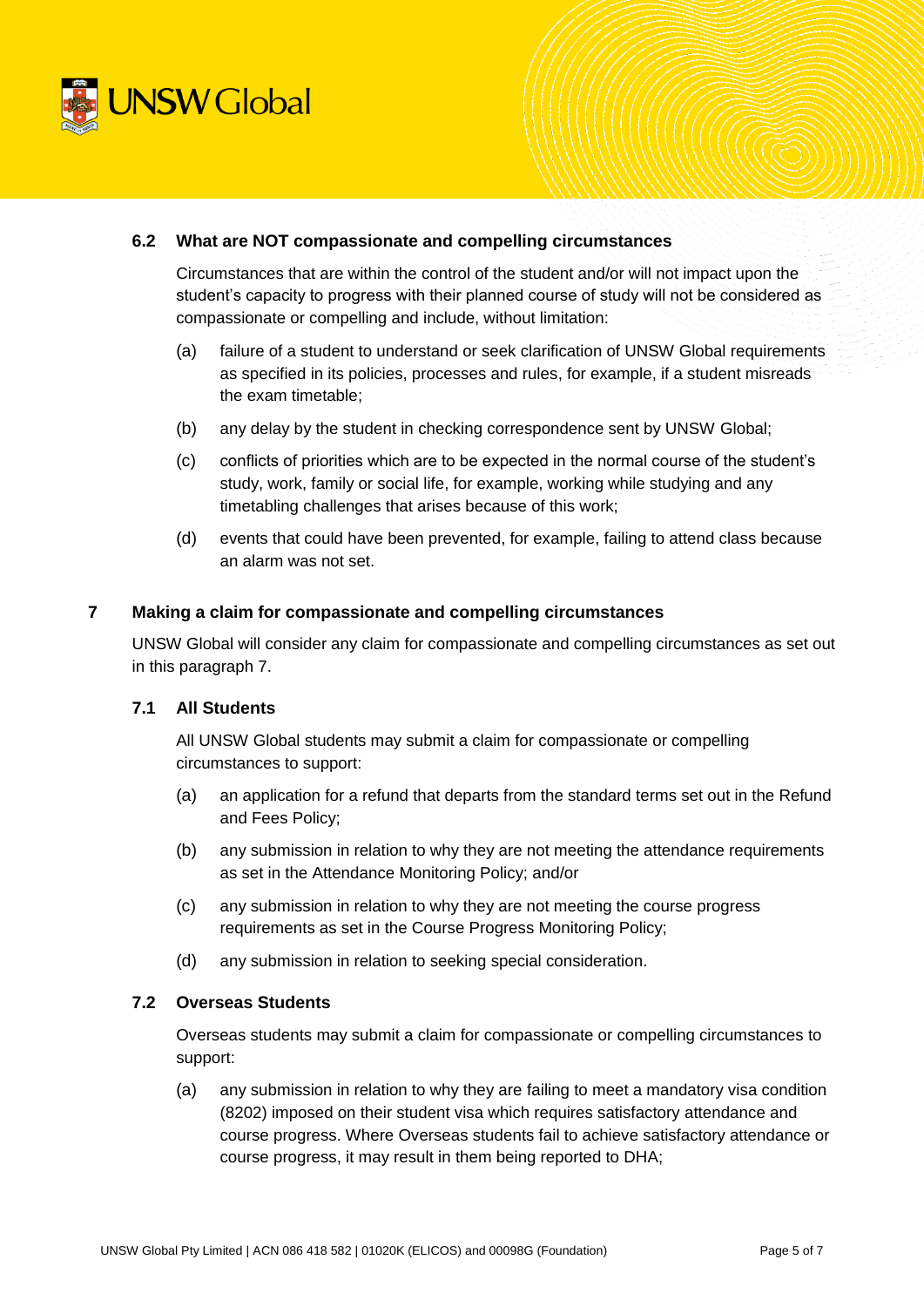

- (b) any request to defer or suspend their enrolment under Standard 9 of the National Code and in accordance with the Deferral, Suspension and Withdrawal Policy;
- (c) any request to change their study load in a compulsory study period; and/or
- (d) any request to transfer to another registered provider under Standard 7 of the National Code and the Overseas Student Transfers Policy.

## **7.3 How to make a claim for compassionate and compelling circumstances**

Students should make any claim for compassionate and compelling circumstances as part of any submission or request under the relevant UNSW Global Policy. All such claims must be supported by the documentary evidence required in accordance with paragraph [6.1](#page-2-0) of this Policy.

## **8 Legal and Policy Framework**

This policy complies with the *ESOS Act 2000* and the National Code.

## **8.1 Responsibilities**

- (a) *Approver* The Chief Executive Officer is responsible for the approval of this policy.
- (b) *Responsible Officer* The General Manager, Services is responsible for the implementation, dissemination and review of this policy.
- (c) *Contact Officer*

The General Manager, Services is responsible for the day to day implementation of this policy and is the first point of contact for all enquiries that relate to this policy.

- (d) *Administration and publication* The Legal and Compliance team is responsible for the administration and publishing of this policy.
- (e) *Staff, Supervisors and Executives* UNSW Global staff, supervisors and executives are responsible for assisting in the implementation of and adherence to this policy.

## **Review**

This policy is due for review three (3) years from its date of implementation or in case of legislative changes governing the delivery of education services to Overseas Students on a student visa.

# **2 Related Documentation**

- (a) UNSWIL Student Handbook
- (b) UNSW Foundation Studies Handbook